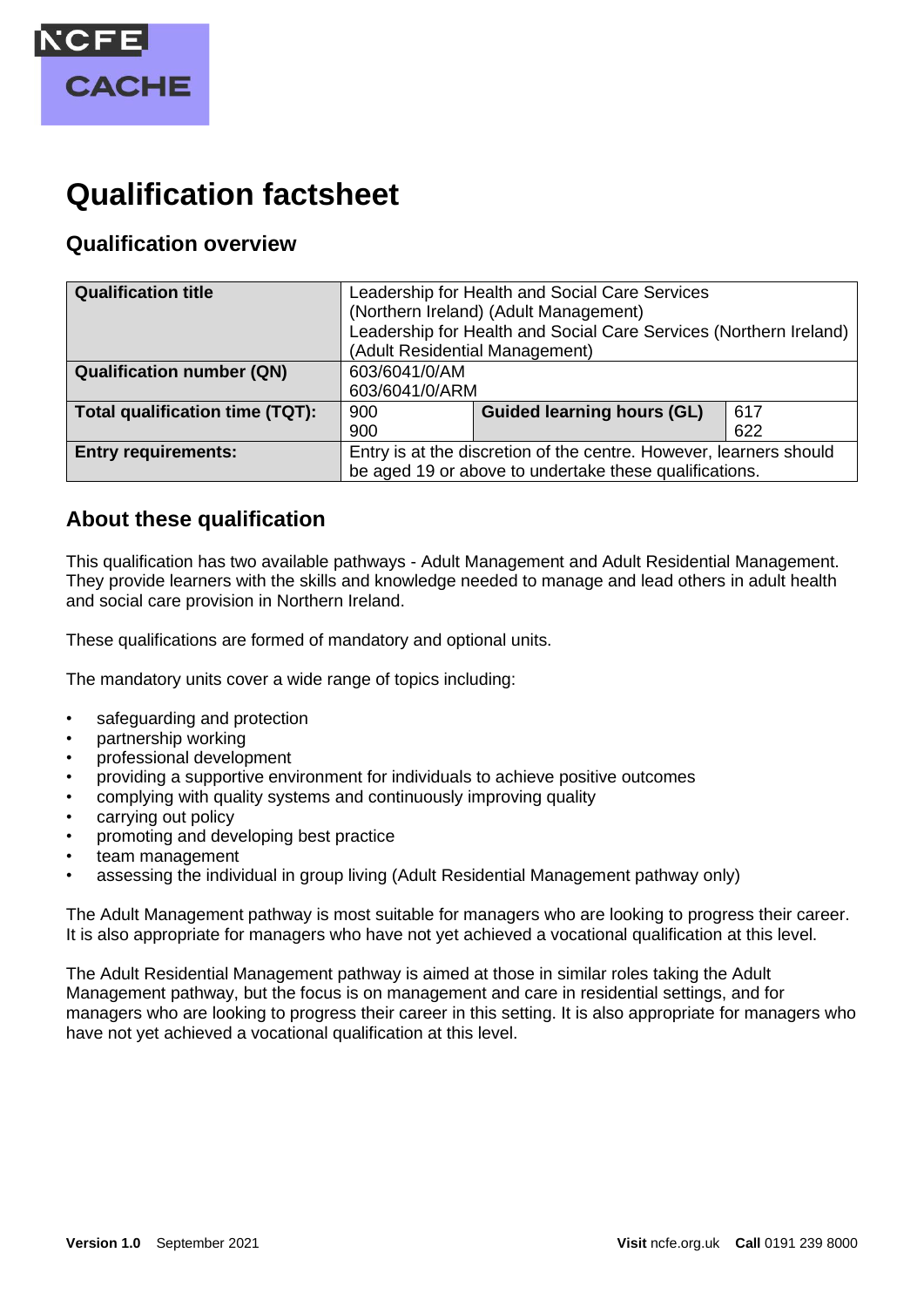

### **Qualification structure**

To be awarded one of these qualifications, learners are required to successfully achieve:

72 credits from the **Adult Management** mandatory units and a minimum of 18 credits from the **Adult Management** optional units

OR

71 credits from the **Adult Residential Management** mandatory units and a minimum of 19 credits from the **Adult Residential Management** optional units.

When registering learners, centres should use the qualification number (QN) followed by the relevant pathway code:

NCFE CACHE Level 5 Diploma in Leadership for Health and Social Care Services (Northern Ireland) (Adult Management) 603/6041/0/AM

NCFE CACHE Level 5 Diploma in Leadership for Health and Social Care Services (Northern Ireland) (Adult Residential Management) 603/6041/0/ARM

#### **Leadership for Health and Social Care Services (Northern Ireland) (Adult Management)**

#### **Mandatory units**

R/617/9951 Manage communication systems and processes

Y/617/9952 Promote professional development

D/617/9953 Champion equality, diversity, inclusion and person-centred practice

H/617/9954 Lead, manage and implement health and safety and risk management policies, procedures and practices

K/617/9955 Work in partnership

M/617/9956 Develop professional supervision practice

T/617/9957 Manage health and social care to ensure positive outcomes for individuals

A/617/9958 Manage quality assurance and quality improvement

F/617/9959 Safeguarding and protection

T/617/9960 Assess the individual

A/617/9961 Appraise staff performance

F/617/9962 Lead and manage a team

L/617/9964 Understand professional leadership and management

R/617/9965 Concerns and complaints

#### **Optional units**

R/602/2338 Recruitment and selection within health and social care or children and young people's settings

Y/602/2339 Facilitate the development of effective group practice in health and social care or children and young people's settings

L/602/2547 Facilitate coaching and mentoring of practitioners in health and social care or children and young people's settings

T/602/2574 Manage induction in health and social care or children and young people's settings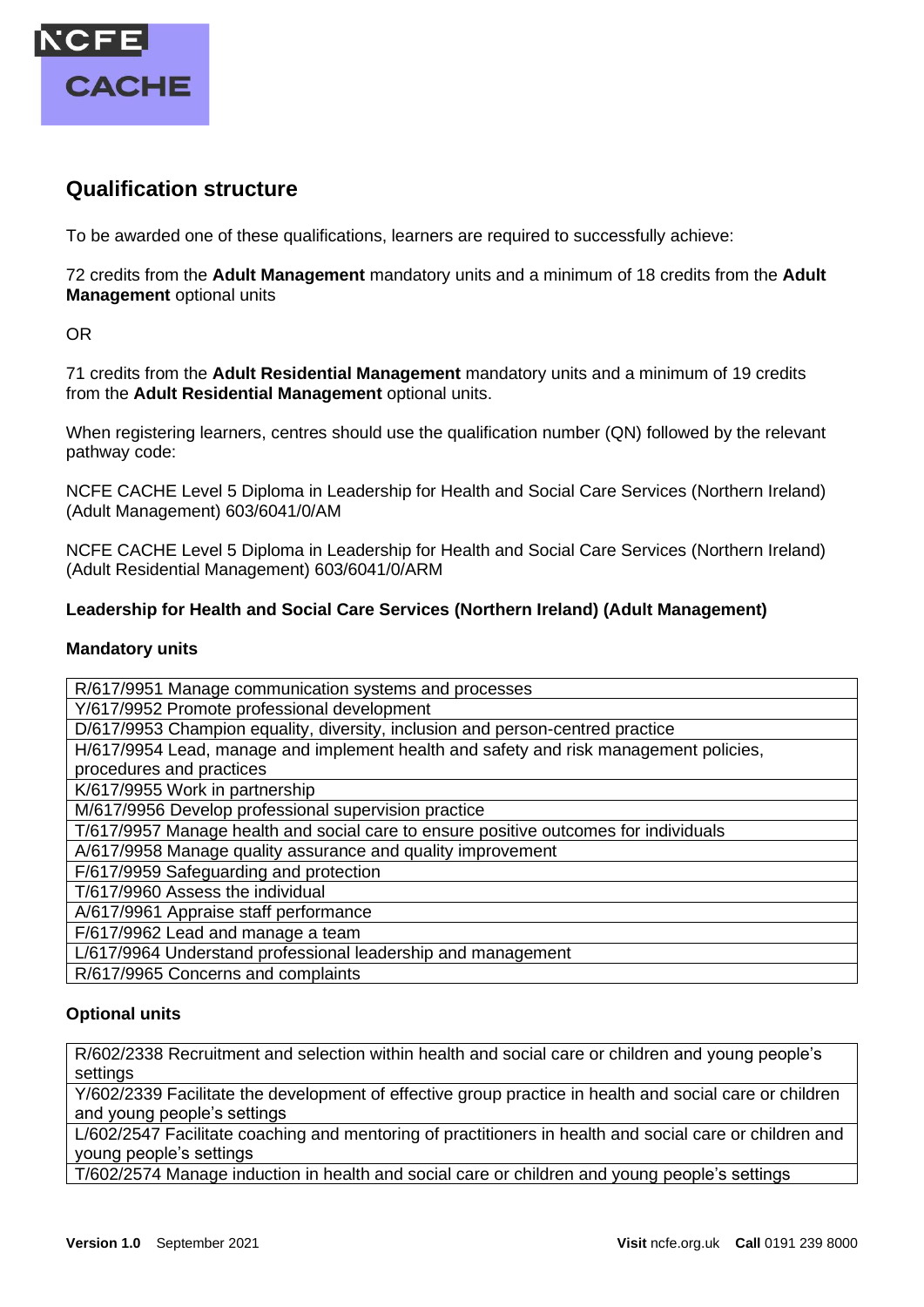

F/602/2612 Facilitate change in health and social care or children and young people's settings L/602/2743 Manage an inter-professional team in a health and social care or children and young people's setting

T/602/2753 Manage finance within own area of responsibility in health and social care or children and young people's setting

Y/600/9588 Develop and evaluate operational plans for own area of responsibility

F/602/2853 Lead the management of transitions

K/602/2572 Lead positive behavioural support

J/602/3499 Undertake a research project within services for health and social care or children and young people

H/601/7354 Lead active support

K/601/7355 Active support: lead interactive training

J/601/5645 Promote access to health care for individuals with learning disabilities

A/601/5318 Promote good practice in the support of individuals with autistic spectrum conditions

M/601/5249 Promote awareness of sensory loss

H/601/5250 Support the use of assistive technology

K/601/5251 Explore models of disability

M/601/5252 Support individuals with sensory loss with communication

T/601/5253 Support individuals with multiple conditions and/or disabilities

R/502/3298 Providing Independent Advocacy to adults

T/504/2197 Professional practice in health and social care for adults or children and young people

J/504/2205 Provide support to adults who have experienced harm or abuse

Y/504/2208 Lead and manage infection prevention and control within the work setting

D/504/2212 Lead and manage practice in dementia care

H/504/2213 Lead practice which supports individuals to take positive risks

M/504/2232 Manage disciplinary processes in health and social care or children and young people's settings

T/503/8134 Lead and manage end of life care services

L/602/2337 Manage domiciliary services

#### **Leadership for Health and Social Care Services (Northern Ireland) (Adult Residential Management)**

#### **Mandatory units**

R/617/9951 Manage communication systems and processes Y/617/9952 Promote professional development D/617/9953 Champion equality, diversity, inclusion and person-centred practice H/617/9954 Lead, manage and implement health and safety and risk management policies, procedures and practices K/617/9955 Work in partnership M/617/9956 Develop professional supervision practice T/617/9957 Manage health and social care to ensure positive outcomes for individuals A/617/9958 Manage quality assurance and quality improvement F/617/9959 Safeguarding and protection A/617/9961 Appraise staff performance F/617/9962 Lead and manage a team J/617/9963 Assess the individual in group living L/617/9964 Understand professional leadership and management R/617/9965 Concerns and complaints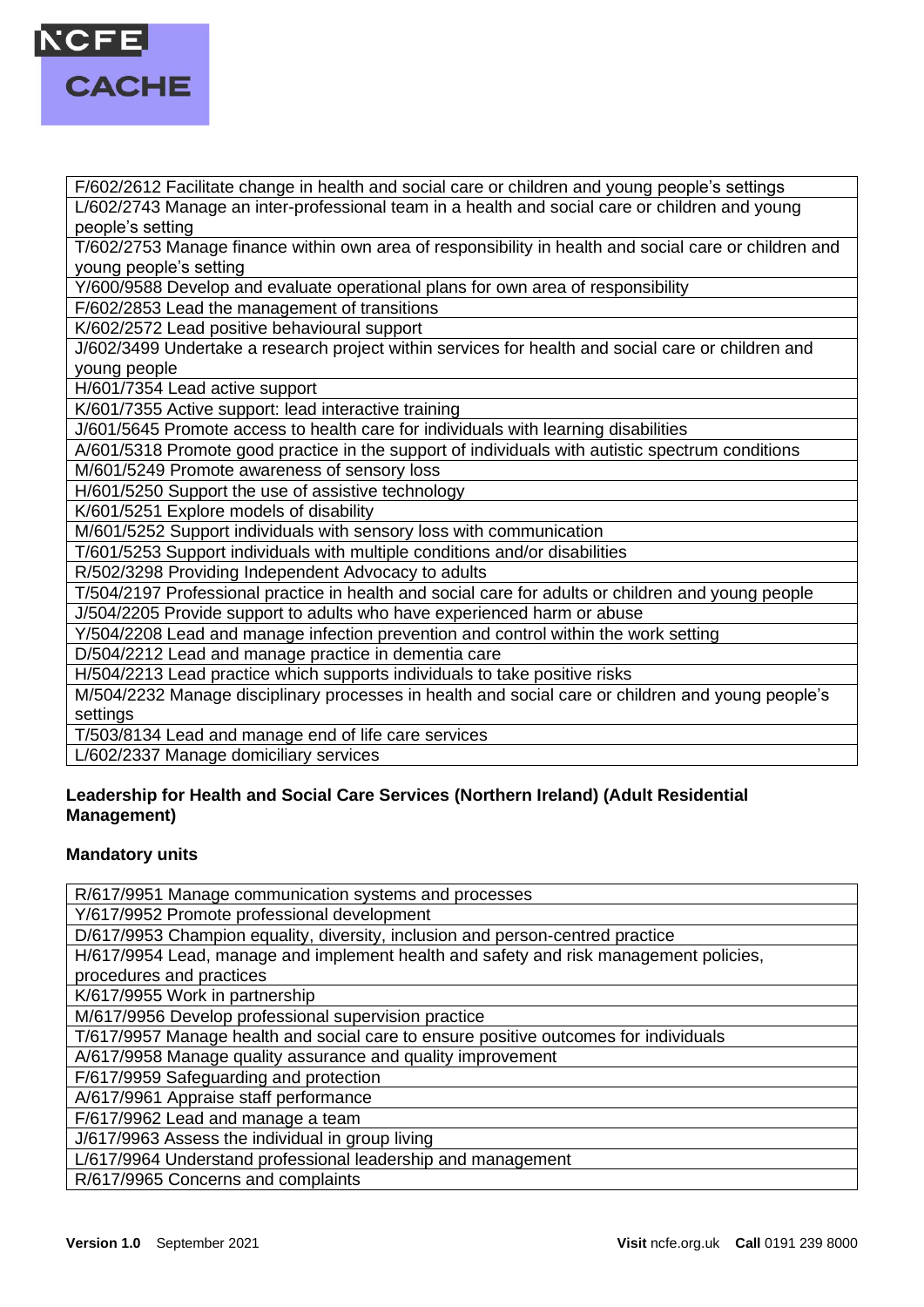

#### **Optional units**

R/602/2338 Recruitment and selection within health and social care or children and young people's settings

Y/602/2339 Facilitate the development of effective group practice in health and social care or children and young people's settings

L/602/2547 Facilitate coaching and mentoring of practitioners in health and social care or children and young people's settings

T/602/2574 Manage induction in health and social care or children and young people's settings

F/602/2612 Facilitate change in health and social care or children and young people's settings

L/602/2743 Manage an inter-professional team in a health and social care or children and young people's settings

T/602/2753 Manage finance within own area of responsibility in health and social care or children and young people's setting

Y/600/9588 Develop and evaluate operational plans for own area of responsibility

F/602/2853 Lead the management of transitions

K/602/2572 Lead positive behavioural support

J/602/3499 Undertake a research project within services for health and social care or children and young people

H/601/7354 Lead active support

K/601/7355 Active support: lead interactive training

J/601/5645 Promote access to health care for individuals with learning disabilities

A/601/5318 Promote good practice in the support of individuals with autistic spectrum conditions

M/601/5249 Promote awareness of sensory loss

H/601/5250 Support the use of assistive technology

K/601/5251 Explore models of disability

M/601/5252 Support individuals with sensory loss with communication

T/601/5253 Support individuals with multiple conditions and/or disabilities

R/502/3298 Providing Independent Advocacy to adults

T/504/2197 Professional practice in health and social care for adults or children and young people J/504/2205 Provide support to adults who have experienced harm or abuse

Y/504/2208 Lead and manage infection prevention and control within the work setting

D/504/2212 Lead and manage practice in dementia care

H/504/2213 Lead practice which supports individuals to take positive risks

M/504/2232 Manage disciplinary processes in health and social care or children and young people's settings

T/503/8134 Lead and manage end of life care services

### **Assessment**

Internally assessed and externally quality assured portfolio of evidence.

### **Placement requirements**

Learners will need to be working in the role of a manager in an appropriate setting or have the opportunity to carry out responsibilities associated with this role.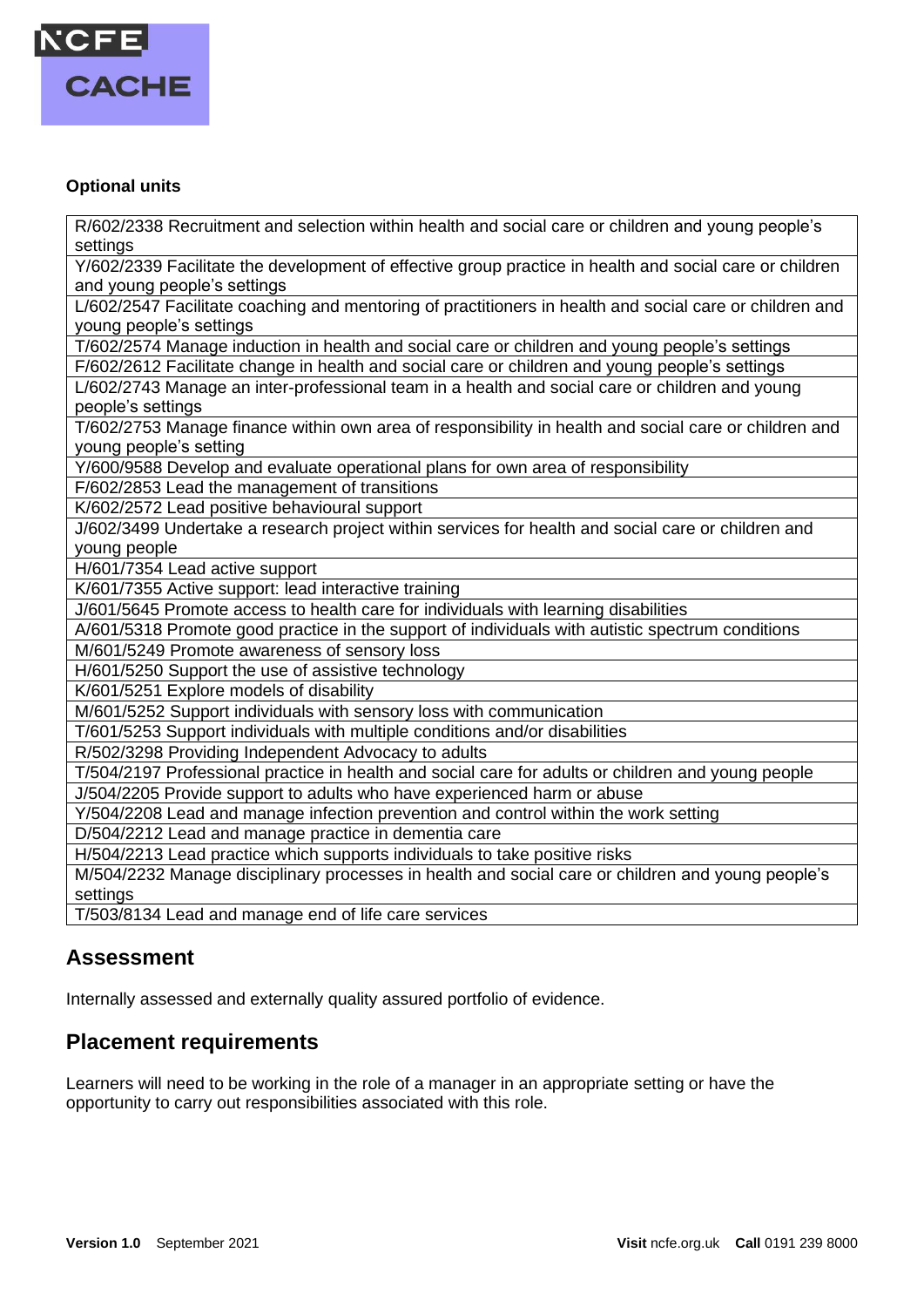

## **Progression opportunities**

Learners who achieve one of these qualifications could progress onto a variety of management roles in adult care or into further or higher education in Northern Ireland.